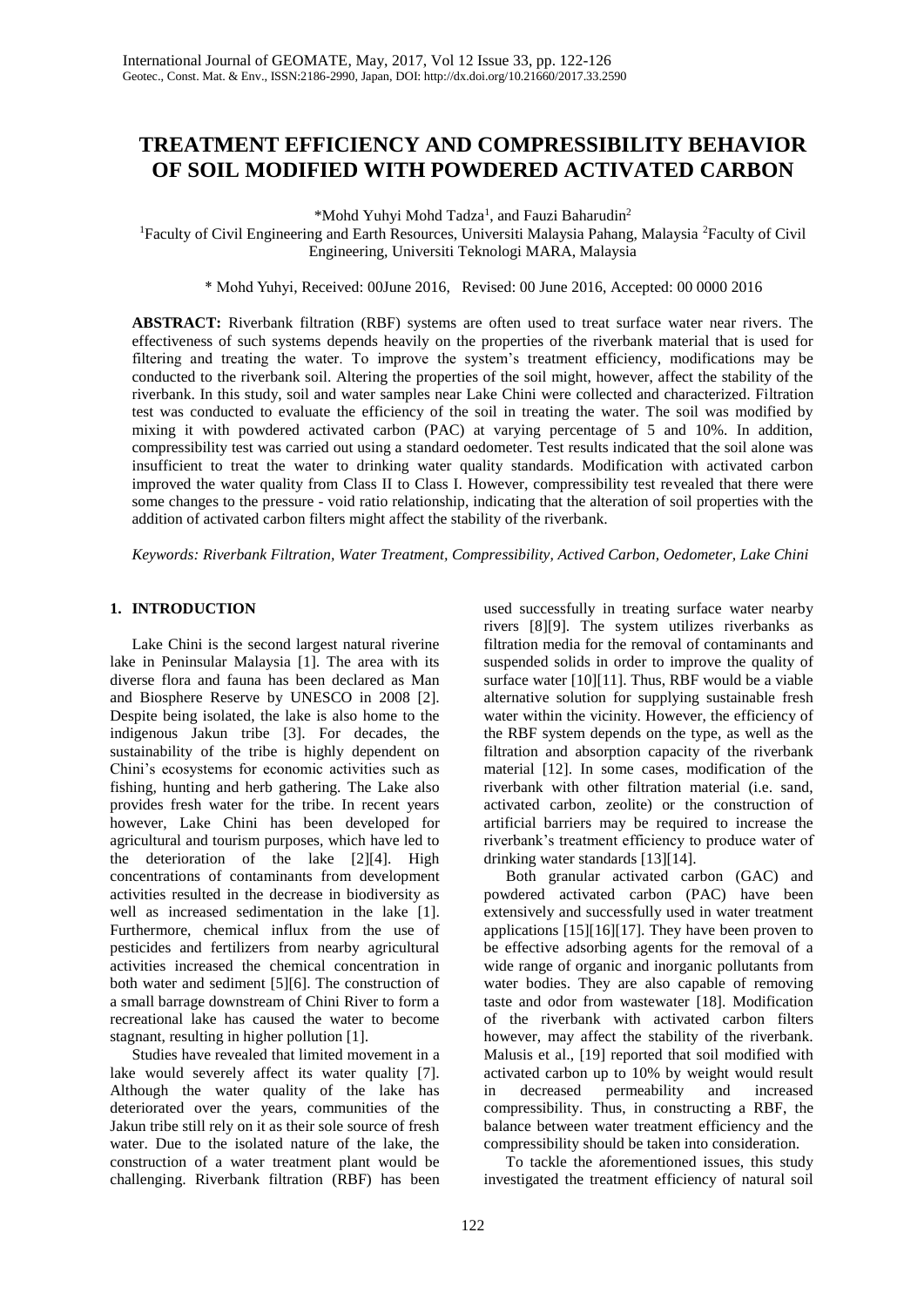from Lake Chini as well as soil that has been modified with PAC in laboratory column tests. The compressibility behaviors (pressure-void ratio relationships) of both natural and modified soils were also evaluated using the double oedometer technique.

## **2. MATERIAL AND METHODS**

## **2.1 Sampling**

Soil sampling was carried out at selected sites at Kuala Brang around the Lake Chini area. Using a hand auger, undisturbed soil samples were collected to a depth of 1 meter below the ground surface. The samples were placed in sealed bags prior to being tested in the laboratory. Water samples were also collected from the lake. The samples were stored in plastic containers and chilled at  $4 \pm 1$ °C.

## **2.2 Determination of Soil Geotechnical Properties and Water Quality Parameters**

The geotechnical properties namely, specific gravity, particle size distribution, liquid and plastic limits and organic content of both unmodified and PAC-modified soils were determined according to BS1377 standard laboratory procedures. The six main water quality parameters namely dissolved oxygen (DO), biological oxygen demand (BOD), chemical oxygen demand (COD), ammonia nitrogen (AN), suspended solids (SS) and pH were determined in accordance with AHPA standard method procedures [20]. The water quality parameters were then used to calculate the Malaysian water quality index (WQI) as described by Norhayati *et al*. [21] using the following equation:

$$
WQI = 0.22(SI\,DO) + 0.19(SI\,BOD) + 0.16(SI\,COD) + 0.15(SI\,AN) + 0.16(SI\,SS) + 0.12(SI\,pH) \tag{1}
$$

where *SI* is the sub-index function of each given parameter. The water quality was later classified according to the Interim Water Quality Standards (INWQS). The apparent water quality, namely turbidity, was also measured. Each test was conducted in triplicates to ensure the reliability of the readings.

#### **2.3 Adsorption and Filtration Tests**

A simple adsorption test was conducted before the column filtration test was carried out. The adsorption tests were carried out at varying intervals of 5, 15, 30, 60 and 120 minutes on soil specimens which were slowly agitated (i.e. 100 rpm) in 500 ml conical flasks on an orbital shaker. Similar tests were carried out on soil specimens that have been mixed with PAC (Sigma-Aldrich) (at 5 and 10% by weight). The PAC used in this study has a particle distribution finer than  $142 \mu m$  and a specific surface area of about 900 m<sup>2</sup>/g. Turbidity improvement was the only parameter evaluated in this test. The above tests were conducted to determine (i) the optimum hydraulic retention time (HRT) and (ii) the optimum mixture of soil and activated carbon. Once the optimum conditions have been determined, column filtration was carried out using a standard falling head apparatus. The water samples were retained in the column in accordance with the optimum HRT that has been determined in the adsorption tests.

#### **2.4 Compressibility Behavior**

The volume change behaviors of both unmodified and PAC-modified soils were carried out simultaneously using the standard oedometer method [19]. It is anticipated that changes in the pore fluid ionic concentrations would affect the engineering behavior of soils [22][23][24]. Estabragh *et al*. [25] noted that the magnitude of soil deformation is affected by the water quality. In order to replicate the on-site interaction between water from the lake and the soil in terms of volume change behavior, the distilled water in the standard oedometer method was replaced with the water samples obtained from Lake Chini. Soil specimens were initially prepared by thoroughly mixing with water samples from the lake to slightly greater than liquid limit before being carefully placed inside the oedometer rings. A total of 8 specimens of each soil were tested at varying pressures of 0.125, 0.25, 0.50, 1.02, 2.03, 4.06, 8.13 and 16.26 MPa. Duplicate specimens were prepared at different applied vertical pressures.

## **3. RESULTS AND DISCUSSION**

# **3.1 Soil Geotechnical Properties and Water Quality Parameters**

 The geotechnical properties and mean initial water quality parameters are presented in Table 1. It was found out that the soil contained a high amount of fine-grained fractions. The soil was also found to have low plasticity characteristics with a plasticity index of 12.46. Under the INWQS, the water was classified as Class II, which is suitable for recreational activities and direct contact with the human body. Based on this classification, the water in the lake is not suitable for direct consumption and hence, some treatment would be required to improve the water quality to Class I (i.e. drinkable level).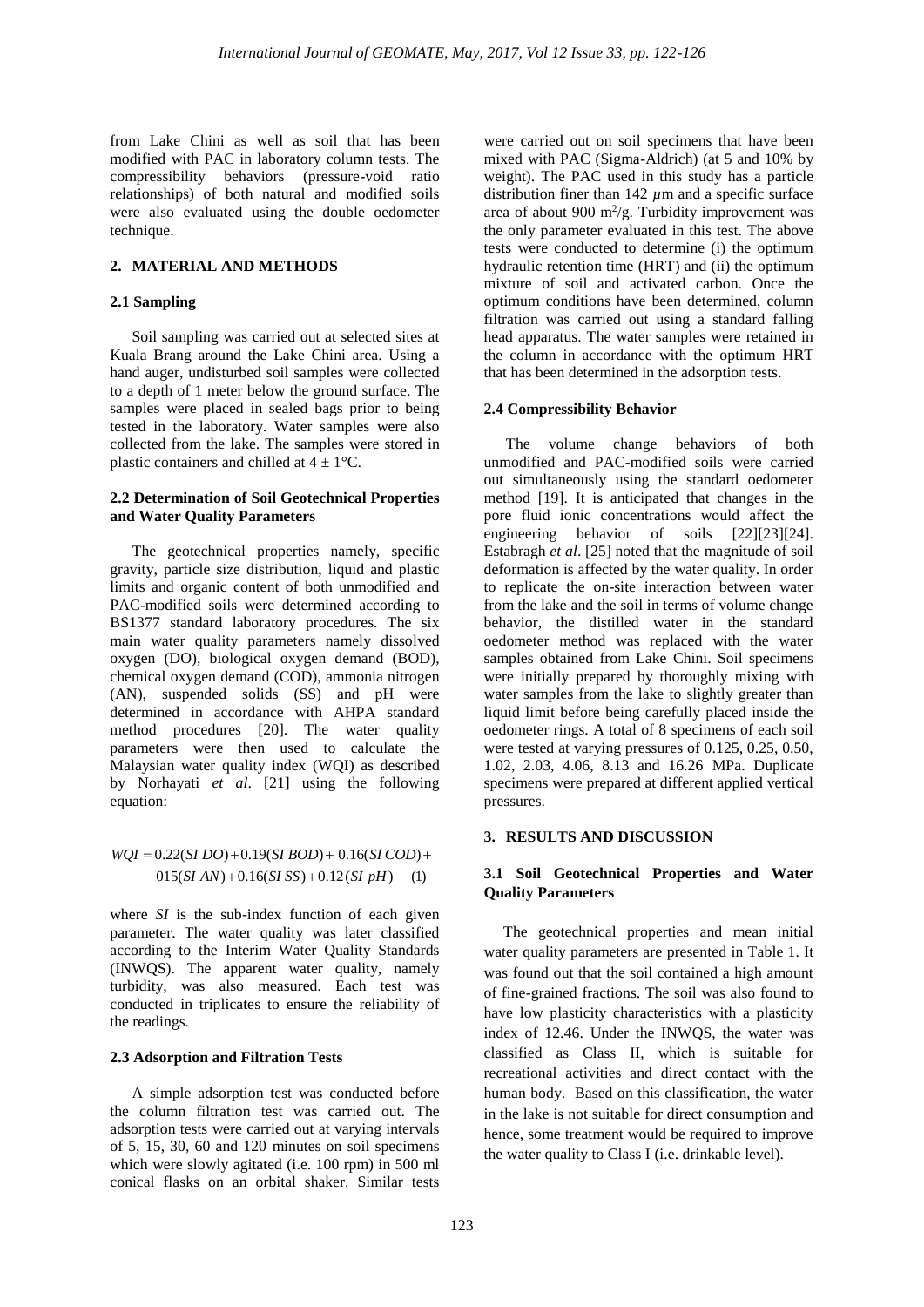Table 1 Geotechnical properties and mean initial water quality parameters

| <b>Geotechnical properties</b>                        |       |
|-------------------------------------------------------|-------|
| Specific gravity, Gs                                  | 2.67  |
| Liquid limit, $wl$ $(%$                               | 39.38 |
| Plastic limit, $wp(\%)$<br>Particle size distribution | 26.92 |
| % Passing $(< 2$ mm)                                  | 63    |
| Mean initial water quality<br>parameters*             |       |
| $BOD$ (mg/l)                                          | 8.04  |
| $COD$ (mg/l)                                          | 16.43 |
| DO(mg/l)                                              | 5.20  |
| $AN$ (mg/l)                                           | 0.08  |
| SS(mg/l)                                              | 12.74 |
| pH                                                    | 6.57  |
| Turbidity (NTU)                                       | 181.1 |

\*INWQS – Class I = > 92.7 (no treatment required); Class II = 76.5-92.7 (conventional treatment required), Class III =  $51.9-76.5$  (extensive treatment required); Class IV = 31.0-51.9 (suitable for irrigation only); Class  $V \leq 31.0$  (heavily contaminated - not suitable for daily use).

#### **3.2 Adsorption and Filtration Test Results**



Fig. 1 Changes in turbidity with agitation time

Figure 1 shows the changes in turbidity with elapsed time for unmodified soil and soil mixed with PAC. Adsorption test results indicated that, the turbidity of the water decreased with increasing agitation time. A period of approximately 30 minutes was found to be sufficient for the turbidity readings to be equilibrated. Figure 1 also shows that, the turbidity decreased as the percentage of PAC increased. Interestingly, in the absence of PAC, the soil alone was found to be ineffective in reducing the turbidity to Class I (i.e. NTU  $\leq 50$ ). Thus, constructing RBF in the area would require some

modifications to the existing riverbank.

 Based on the adsorption test results (see Fig. 1), the filtration test was subsequently conducted only on the unmodified soil and soil mixed with 10% PAC. The filtration test results are presented in Table. 2. Some improvements on the water quality (i.e. water quality improved to Class I) were observed after the filtration test for both soils with and without the presence of PAC. However, no reduction in BOD, COD and DO concentrations were obtained following the filtration tests (i.e. water remained as Class II). In other words, no treatment is required for the water filtered using soil and 10% PAC mixture. Slight increase in the pH was observed due to the presence of PAC. Similar findings were also reported i.e. increased in pH with the presence of activated carbon [26][27].

Table 2 Improvement in water quality after filtration test

| <b>Water quality</b> | Soil  | $Soil + 10\%$ |
|----------------------|-------|---------------|
| parameters*          |       | <b>PAC</b>    |
| $BOD$ (mg/l)         | 7.98  | 6.57          |
| $COD$ (mg/l)         | 16.45 | 16.1          |
| DO(mg/l)             | 5.31  | 6.83          |
| $AN$ (mg/l)          | 0.03  | $ND*$         |
| SS(mg/l)             | 10.59 | 0.06          |
| pH                   | 6.57  | 7.14          |
| Turbidity (NTU)      | 55    | 0.18          |
| *ND<br>non detected  |       |               |

 $-$  non detected

### **3.2 Compressibility behavior – pressure-void ratio relationships**

Table 3 Effect of 10% PAC on the geotechnical properties of the soil studied

| <b>Geotechnical properties</b> |       |
|--------------------------------|-------|
| Specific gravity, Gs           | 2.64  |
| Liquid limit, $wl$ $(\%)$      | 42.13 |
| Plastic limit, $wp(\%)$        | 27.56 |

The effect of PAC on the geotechnical properties of the soil is shown in Table 3. Test results showed that the addition of PAC caused the specific gravity of the soil mixture to go down. However, the larger specific surface area resulted in increases in the liquid limit and plastic limit for the soil mixture.

The compression results from the oedometer tests are plotted in terms of void ratio, *e* and applied vertical pressures, *P* as shown in Fig. 2. A decrease in the void ratios was noted with an increase in the applied vertical pressures. Test results revealed that at the same applied pressures, there were differences in the void ratios between the unmodified soil and the soil with 10% PAC. Addition of PAC would result in some decrease in the void ratio, irrespective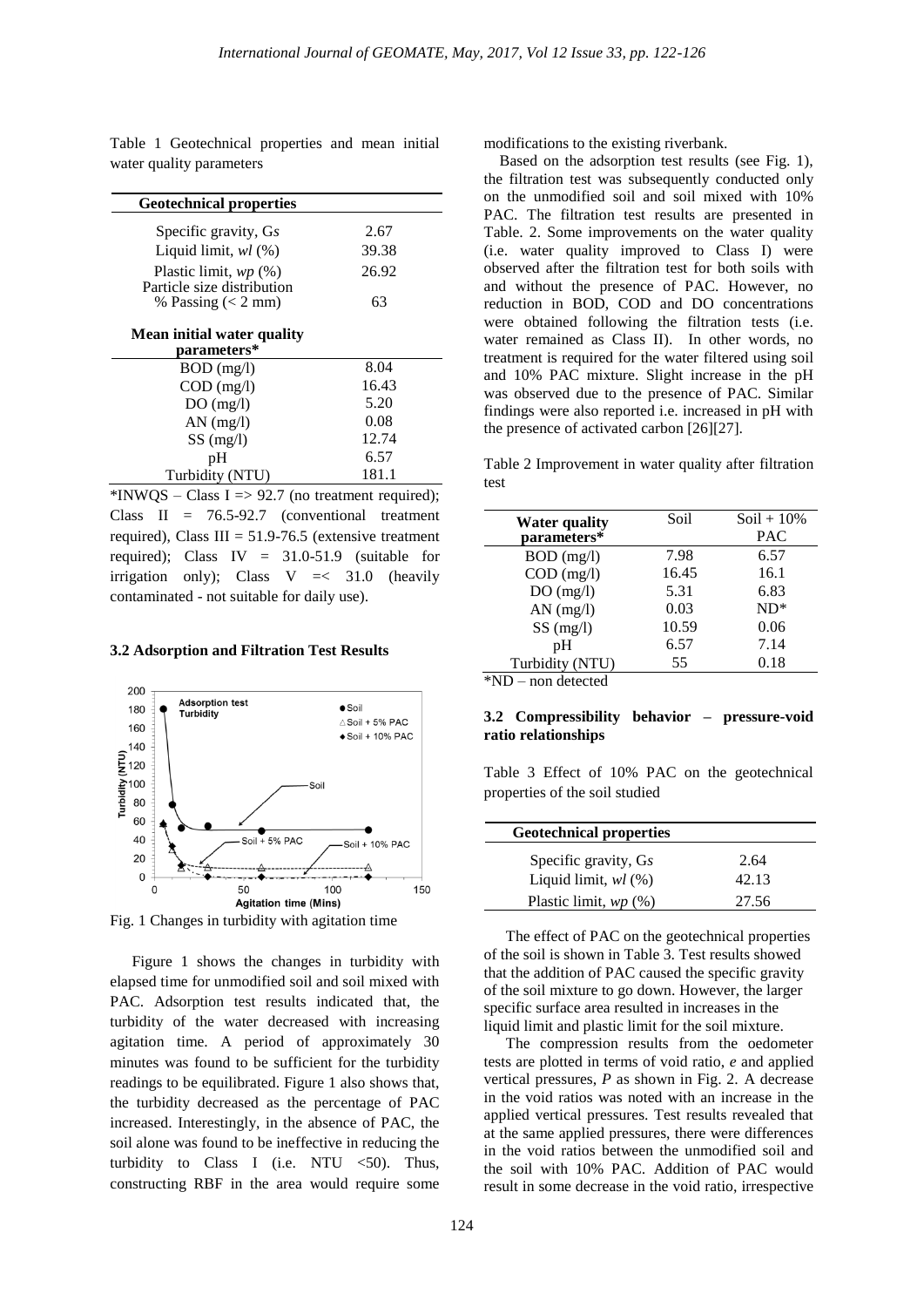of the applied pressure.



Similar observation on the behavior of soil modified with GAC and PAC was reported by Malusis et al. [19]. Calculation of the compression index was carried out using Eq. 1 following Herrero [28].

$$
C_C = 0.185 \left[ G_s \left( \frac{\gamma_w}{\gamma_d} \right)^2 \right] - 0.144 \tag{1}
$$

where *Cc* is the compression index, *Gs* is the specific gravity of soil solids, *γ<sup>w</sup>* is unit weight of water in  $kN/m^3$  and  $\gamma_d$  is dry unit weight of soil in  $kN/m<sup>3</sup>$ . The *Cc* values calculated were found to be 0.24 and 0.27 for unmodified soil and soil-PAC mixture, respectively. Addition of PAC is expected to cause slight reduction in the microstructural rigidity of the soil skeleton [19]. Furthermore, since the compressive strength of PAC is lower than soil, rearrangement in the microstructure is expected to occur.

 These results also suggest that, the stability of a riverbank may be affected when modified with PAC, even though some improvements in the water quality were obtained (see Tables 1 and 2). The results also suggest that determination of appropriate percentage of PAC is crucial in maintaining the stability of the riverbank without jeopardizing the water quality. Construction of artificial barriers could therefore be considered as an alternative option to RBF in areas where instability and volume change issues could arise with riverbanks that are modified for RBF purposes.

## **4. CONCLUSION**

The aboriginal Jakun community living around Lake Chini deserves a supply of clean water. The Lake has also grown to be a popular tourist destination. The need for water treatment to improve its water quality is becoming more imperative. The

viability of modifying the Lake Chini riverbank material with PAC was investigated and evaluated in terms of treatment efficiency and compressibility behavior. Results of this study showed that the existing riverbank material was ineffective in improving the water from Class II to Class I. Modification of the riverbank material is therefore necessary. The addition of PAC improved several water quality parameters except BOD, COD and DO, from Class II to Class I. However, the addition of PAC up to 10% resulted in the reduction of the void ratios which might lead to instability of the banks. An alternative option to RBF would be the construction of artificial barriers on Lake Chini riverbanks to improve its water quality so as to be fit for drinking and other consumption purposes.

### **5. ACKNOWLEDGEMENTS**

The authors would like to express their gratitude to Universiti Malaysia Pahang for providing financial support under RDU 130384.

#### **6. REFERENCES**

- [1] Hossain Shuhaimi-Othman, M., Ahmad, A., Mushrifah, I and Lim E.C. "Seasonal influence on water quality and heavy metals concentration in Tasik Chini, Peninsular Malaysia." Proceedings of Taal2007: The 12th World Lake Conference. 2007. pp. 300-303.
- [2] Khairil, M., Wan Juliana, W.A., Nizam, M.S. and Razi Idris, W.M. "Soil properties and variation between three forest types in tropical watershed forest of Chini Lake, Peninsular Malaysia." Sains Malaysiana Vol. 43, No. 11. 2014. pp. 1635-1643.
- [3] Habibah, A., Hamzah, J. and Mushrifah, I. "Sustainable livelihood of the community in Tasik Chini biosphere reserve: the local practices." Journal of Sustainable Development. Vol.3, No. 3. 2010. pp. 184.
- [4] Latif, M.T., Ngah, S.A., Dominick, D., Razak, I.S., Guo, X., Srithawirat, T. and Mushrifah, I. "Composition and source apportionment of dust fall around a natural lake". Journal of Environmental Sciences. Vol. 33. 2015 pp.143- 155.
- [5] Ebrahimpour, M., and Mushrifah, I. "Heavy metal concentrations in water and sediments in Tasik Chini, a freshwater lake, Malaysia". Environmental monitoring and assessment, Vol. 141, No.1-3. 2008. pp. 297-307.
- [6] Sujaul, I. M., Ismail, B. S., Tayeb, M. A., Muhammad Barzani, G., and Sahibin, A. R. "Morphological and physico-chemical characteristics of soils in the tasik chini catchment in Pahang, Malaysia". Pertanika